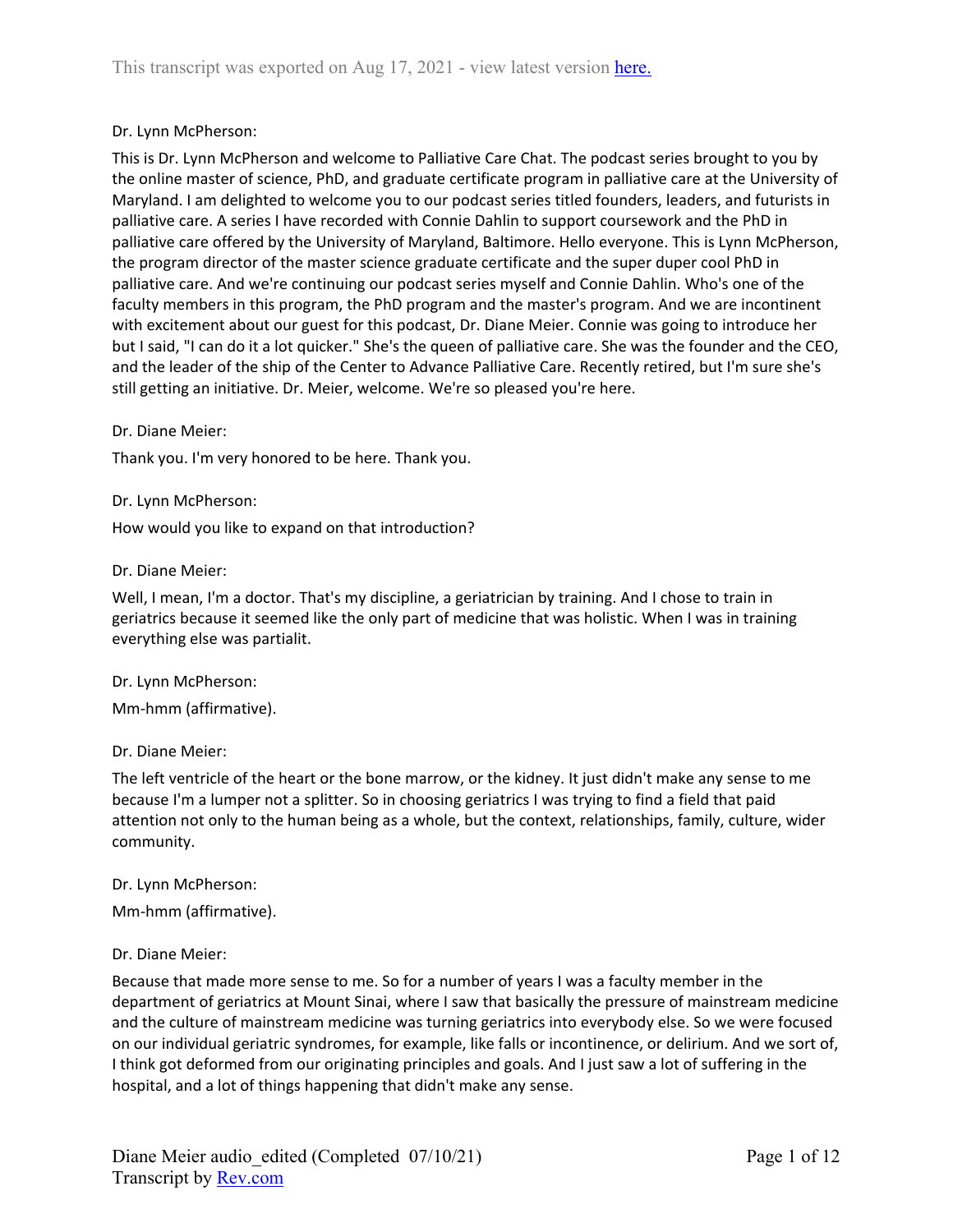# Dr. Lynn McPherson: Mm-hmm (affirmative).

## Dr. Diane Meier:

That actually seemed to be harmful, not only not beneficial, but exempt harmful. And that was back in the '90s. And right at that time through coincidence really, some philanthropic funders decided that they also thought that addressing suffering was important, and that a lot of these philanthropists interested in this was precipitated by bad experiences with the healthcare system for their family first. And one thing I have learned to do in academic medicine is write grants. So it's probably the main useful skill [inaudible 00:04:08]. So I and several colleagues of mine, Jane Morris, a nurse, Judy Ann Heim, another geriatrician, Sean Morrison, another geriatrician. We worked together and came up with this idea to develop a palliative care service at Mount Sinai. And it was the four of us together who conceptualized it and wrote the proposals, and we were able to bring in some cash. What happens, at least in academic medicine is if you bring in the money they leave you alone. They let you do whatever crazy thing you want to do as long as you're not asking them for money.

And so, we actually have a lot of freedom and established a consultation service in our hospital. And I remember my biggest fear when we started that consultation service is that having had no training in opioid management, right? And get that in medical school or residency or fellowship, even though I'm a geriatrician. I was really worried that I wouldn't be able to do it, that I would be incompetent at it. And of course, the biggest reason that we were called or the most challenging reasons that we were called had to do with goals of care.

Dr. Lynn McPherson:

Mm-hmm (affirmative).

### Dr. Diane Meier:

And what are we doing here? And what is in the best interest of this patient and what does this patient want out of all this and their family in a big picture. And not that that was easier than pain management, but it was very different than anxieties that I had going into it. There was also the complexity of pain management. I had to teach myself since I hadn't received any training, literally, in my excellent medical school and residency, and fellowship. It's kind of shocking and kind of remarkable, and as you guys know all too well, still, all too often, the same level. The many and the most important things in healthcare are honored in the bridge, communication not taught, management not taught, supporting family caregivers in their role not taught, and these are so fundamental.

#### Dr. Lynn McPherson:

Mm-hmm (affirmative).

### Dr. Diane Meier:

And I sometimes think that it's an almost willful blindness to the important things, because if you focused on the important things, the cognitive dissonance between what we do in healthcare and what's important would be unbearable.

Dr. Lynn McPherson: Mm-hmm (affirmative).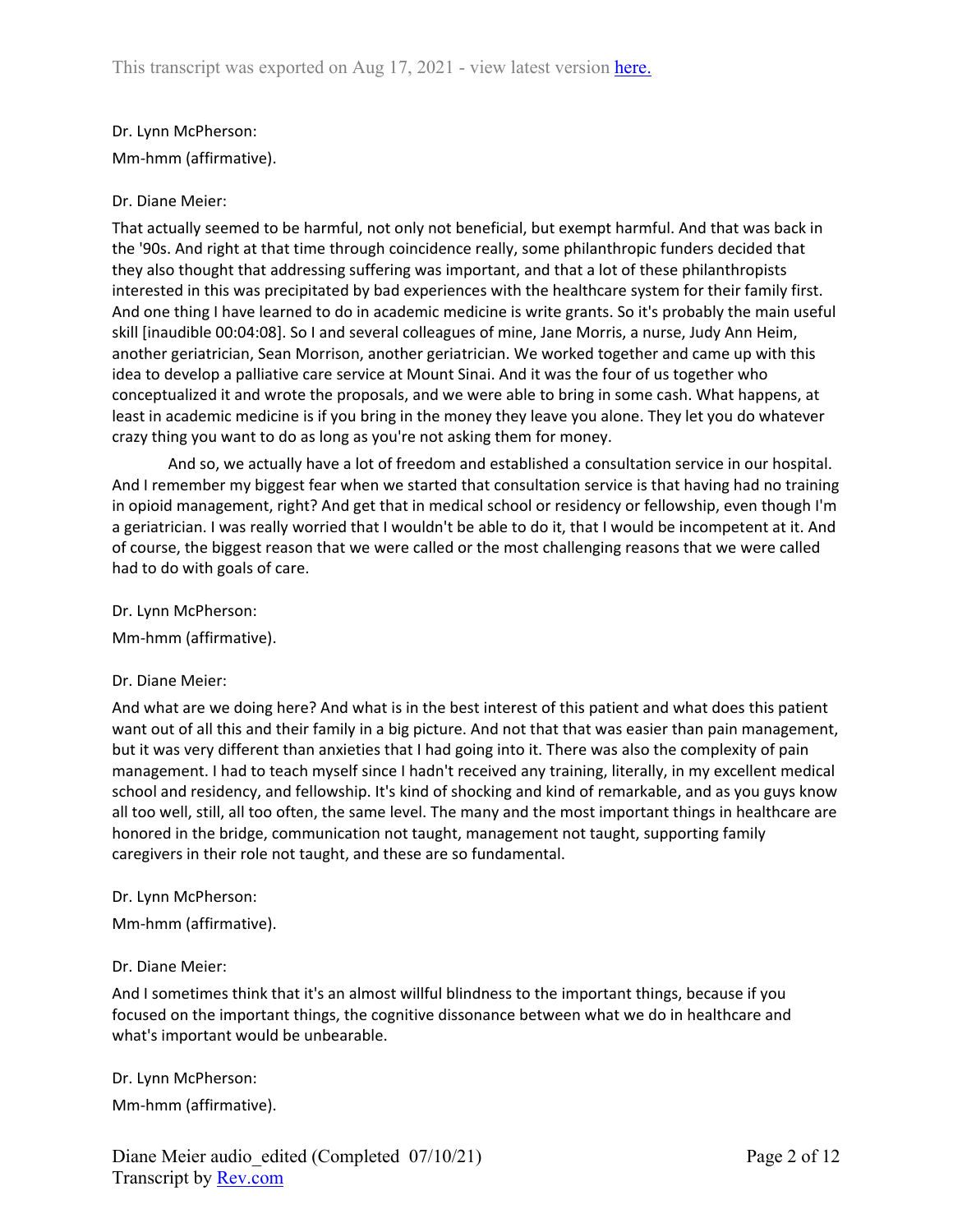## Dr. Diane Meier:

So we just don't let ourselves see it. There's a sort of willed blindness to reality. Anyway-

## Dr. Lynn McPherson:

That's interesting you bring that up. I mean, Diane, there's a couple things, because I remember as you were starting and we were starting, and the interesting part was you were starting from inside, and I and Andy Billings were starting and we both had been in hospice. Right? So we kind of were doing that part. So I remember a lot of us were on parallel tracks, but I think the other part that you kind of bring up is this fairly interesting part about palliative care and hospice as it was starting too. We're sort of saying the status quo is not acceptable. We know that we can deliver care a better way. And yet, exactly what you're saying, we're in this really interesting part where... I know in palliative care we're trying to get it infused to be part of all good care.

And when we talk about that it scares people because it means they have to change, and people will say, "Well, this is the way we've done it and the whole way that we've incentivized care to this point is procedure based and in the hospital." And that is really threatening for people. So I wonder when you think about palliative care, a couple of things of one, have we arrived at the place where you felt like we should have arrived in this timing, and when will you feel we have succeeded?

### Dr. Diane Meier:

Yeah. That's a great question. I will say that I think in addition to what you said, another reason that our colleagues may not be 100% enthusiastic about integrating palliative care principles and practices into their own work is because it makes a comment about what they've been doing their whole career. And I think it makes a comment that resonates with something they know deep inside already that has been suppressed, repressed. Because it's painful and that people don't know what to do about it. The sense that we're not helping people the way we thought we were going to when we went to nursing school or medical school, or pharmacy school, that we're a cog in a big machine. As someone wrote to me, a doctor the other day, he said, "I'm a dollar sign dressed up in a doctor costume. And I think that sense of disconnect between the originating impulses that drove people, all of us into healthcare and what we are actually doing all day is a pretty deep wound and is unconscious. And when we talk about asking people what's most important to them, asking people if they're in pain, addressing their symptoms, it says, "Oh, wait, this is possible."

I think it's again, unconsciously very threatening because of a preexisting awareness that this is what we were supposed to be doing all along, anyway. So then you asked when will we know that we've arrived? So we probably will never know that we've arrived, but there are two elements that I would like to see before I'm on my death bed. And one is accreditation requirements. So right now, even though 94% of large hospitals in the US have a palliative care team, there are no standards that are mandatory. There is no regulatory oversight at all. And right now many people may or may not know that in order to be paid by Medicare and by commercial insurers and Medicaid, you have to be accredited as a hospital. And accreditation used to be done entirely by the Joint Commission. We used to call them JCO. Now it's The Joint Commission. And about 10 years ago, the government in its wisdom decided there should be competition in the accreditation business because The Joint Commission had it all locked up.

They had a monopoly, and they deemed another organization called DNV, which actually is a Norwegian mega corporation that does quality in many industries, not just hospital care. And so both DNV and The Joint Commission were deemed as able to accredit hospitals, and that competition created tremendous hesitancy to change any [inaudible 00:12:12]. Because what has happened in the last 10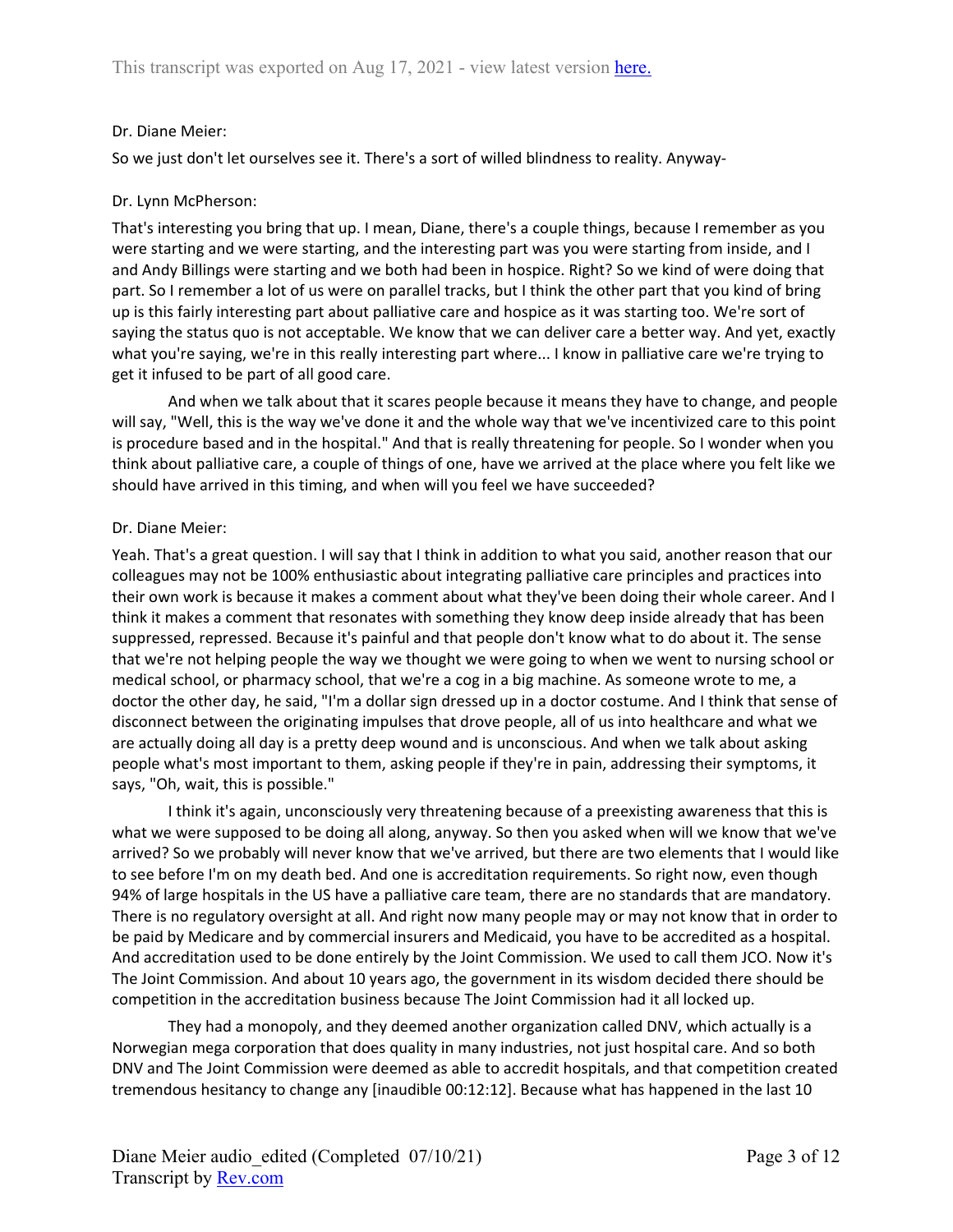years is The Joint Commission has lost a fair amount of business with DNV. So although colleagues at The Joint Commission agree without argument that palliative care is an essential element of quality care in hospitals, and then it should be required. They won't do it because they're afraid they're going to lose business to their competitor and vice versa. So the competitor won't do it for fear that by adding another requirement, everyone will run in the opposite direction, back to the competitor. And so what they basically said to us is this won't happen without an act of Congress.

That a law would have to be passed, changing the accreditation requirements for hospitals. Okay. So we thought, all right, good, we'll get a law passed. And then we find out basically what everyone knows, but which I had denial about, which is the lobbyists control policy. And the hospital industry in many ways, good guys trying to keep the doors open to serve the community is dead set against any new requirements of any kind, no matter how obvious, necessary, or important they might be. And they are very powerful lobby. So I'm kind of up against the wall on that at the moment, and struggling to figure out whether either we can get Congress to do the right thing, despite opposing lobbying, or conversely we can get the hospital industry to cave.

Dr. Lynn McPherson:

Kind of a hard place.

Dr. Diane Meier:

Yeah, exactly. I think that it's been a lesson in how policy is made in this country. And it's better to know than not know-

Dr. Lynn McPherson:

Right.

Dr. Diane Meier:

because it's data, and you don't want to put energy into things that are wasting your precious time and energy. Like I said, I feel up against the wall on that. However, I think it's really important because until it is a required standard, it's the first thing to get cut, right?

Dr. Lynn McPherson:

Right.

Dr. Diane Meier:

It's optional. And a really great example of how this works is the Commission on Cancer which accredits or certifies cancer centers.

Dr. Lynn McPherson:

Right.

Dr. Diane Meier:

Decided in its wisdom... And I guess they don't get lobbied, that cancer centers have to have palliative care programs in order to be certified or accredited. And overnight multiple cancer centers mostly in the south who didn't have them to begin with developed a palliative care program.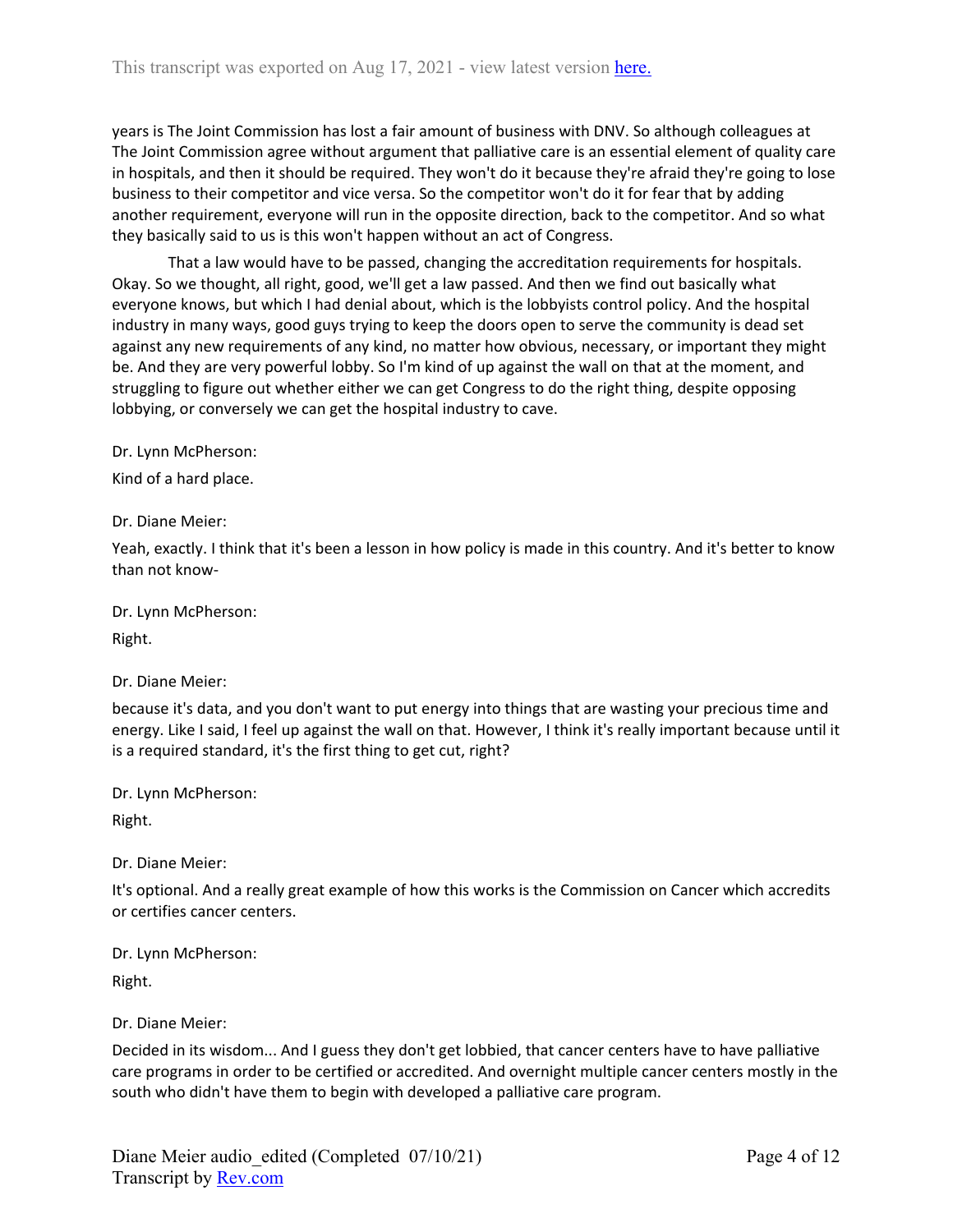Dr. Lynn McPherson: Right.

Dr. Diane Meier:

It was a rapid rise. So that taught me something about the power of quality require means and quality standards, and that they make a difference, particularly when not everybody is doing things for the same reasons we are.

## Dr. Lynn McPherson:

So in a question of that, I mean, two parts to that, Diane, one, if we think about chipping away and sort of saying, okay, so the hospitals are really powerful and maybe we focus a bit more on some of the community aspects, right? Because you and I both know that's a problem, because communities are all different and resources, but we don't even have a mandate on kind of some of the things for that, anything about rural. But then the second part of that would be to your point. Okay, so it happened in cancer centers. Would there be a strategy that kind of happens in transplant where we say palliative care is required for transplant? So we could go through and say for dialysis, palliative care is required before that. And so, maybe we can't do it in the bigger level, but we start making it kind of a health care requirement. And so we kind of circle a little bit for that so that we're pressuring in another way. I don't know.

### Dr. Diane Meier:

I think that's a great idea. I mean, I think it's the incremental change strategy, which is of course the only way that change happens.

Dr. Lynn McPherson:

Right.

Dr. Diane Meier:

So I think that's a really interesting strategy and we should talk more about it. Right now, I think for cardiac transplant or actually for VADs, ventricular assist devices-

Dr. Lynn McPherson:

Right.

Dr. Diane Meier:

the [inaudible 00:17:15] care team member has to be on the committee.

Dr. Lynn McPherson:

Right.

Dr. Diane Meier: Somebody wrote that into the ward and I still don't know who.

Dr. Lynn McPherson: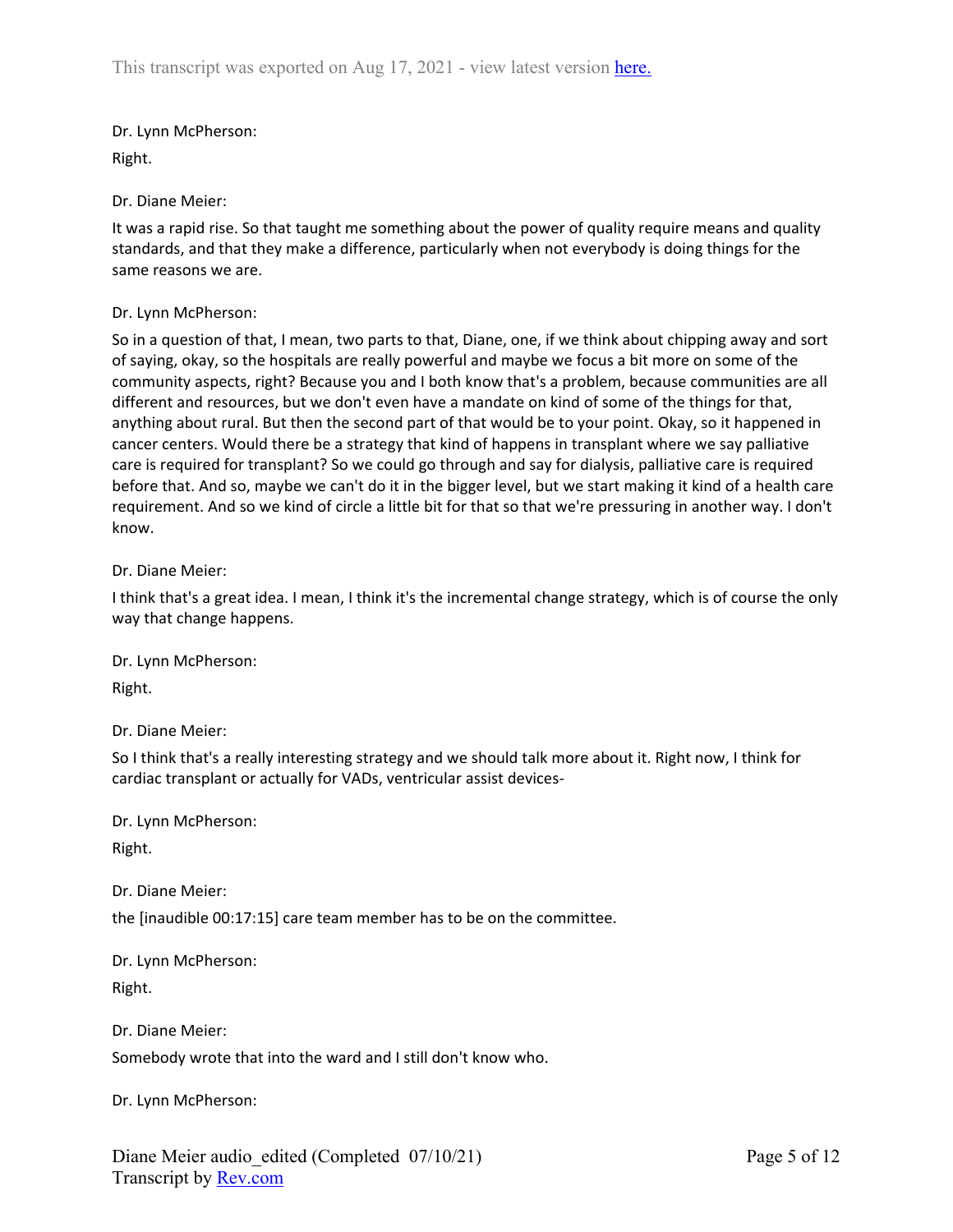Right.

Dr. Diane Meier: But there is precedent for that.

## Dr. Lynn McPherson:

Right. So Meier, I think you make me think of that. And I think the other part that you make me think of is that this whole policy part, and we've been talking about education and there's no requirement. And I know that we were all really hopeful in 2010 with the ACA. I think many of us thought it was our moment and we could make all this change, and here we are 10 years later and nothing's happened with PCHETA. And I keep wondering, okay, I know that a lot of people have done work with that, but I have to wonder. If we've been doing this for 10 years, do we need a new strategy? Do we need to kind of say, "Okay, we did that. And we tried and was a great effort and we pulled people together. But something about that and given our current political environment, doesn't feel it's going to open up anymore. So how do we help people kind of decide, okay, maybe we need to think about different strategies.

## Dr. Diane Meier:

Well, I guess I would think of this in a both and kind of [inaudible 00:18:30] because I was quite frustrated and feeling, I don't know, not optimistic about PCHETA. PCHETA is the palliative care education and training act that basically creates some centers of excellence, provide some funding for training across disciplines, asks the NIH to do more investment in palliative care. So it's a very cheap piece of legislation and not the same thing as educational mandates. It's not an educational mandate, so you could still have most medical and nursing schools not teaching this [inaudible 00:19:13] PCHETA past. But what I was convinced by my colleagues at the American Cancer Society Cancer Action Network, which have been incredible leaders of this effort to get PCHETA across the finish line was that work of educating people, both in the Senate and the Congress on both sides of the aisle has been dramatically affected. The number of people in Congress. It was nearly, it was a unanimous congressional vote in favor of moving it forward. Both sides of the aisle that could not have happened 10 years ago. They know what palliative care is now. They see it as important and benign.

Dr. Lynn McPherson:

Yeah.

# Dr. Diane Meier:

That of course, what happened in 2009 with all of the struggle around the affordable care act is the effort to label the affordable care act as rationally and unplugging grant. And that made palliative care untouchable by both parties.

Dr. Lynn McPherson:

Right. Right.

# Dr. Diane Meier:

But that's over. And I think the reason that's over is because a tremendous amount of work was done by people from every state doing fly-ins, meeting with their elected representatives, bringing real patients and family members with them to talk about palliative care, what it is, and how it helped them. And so,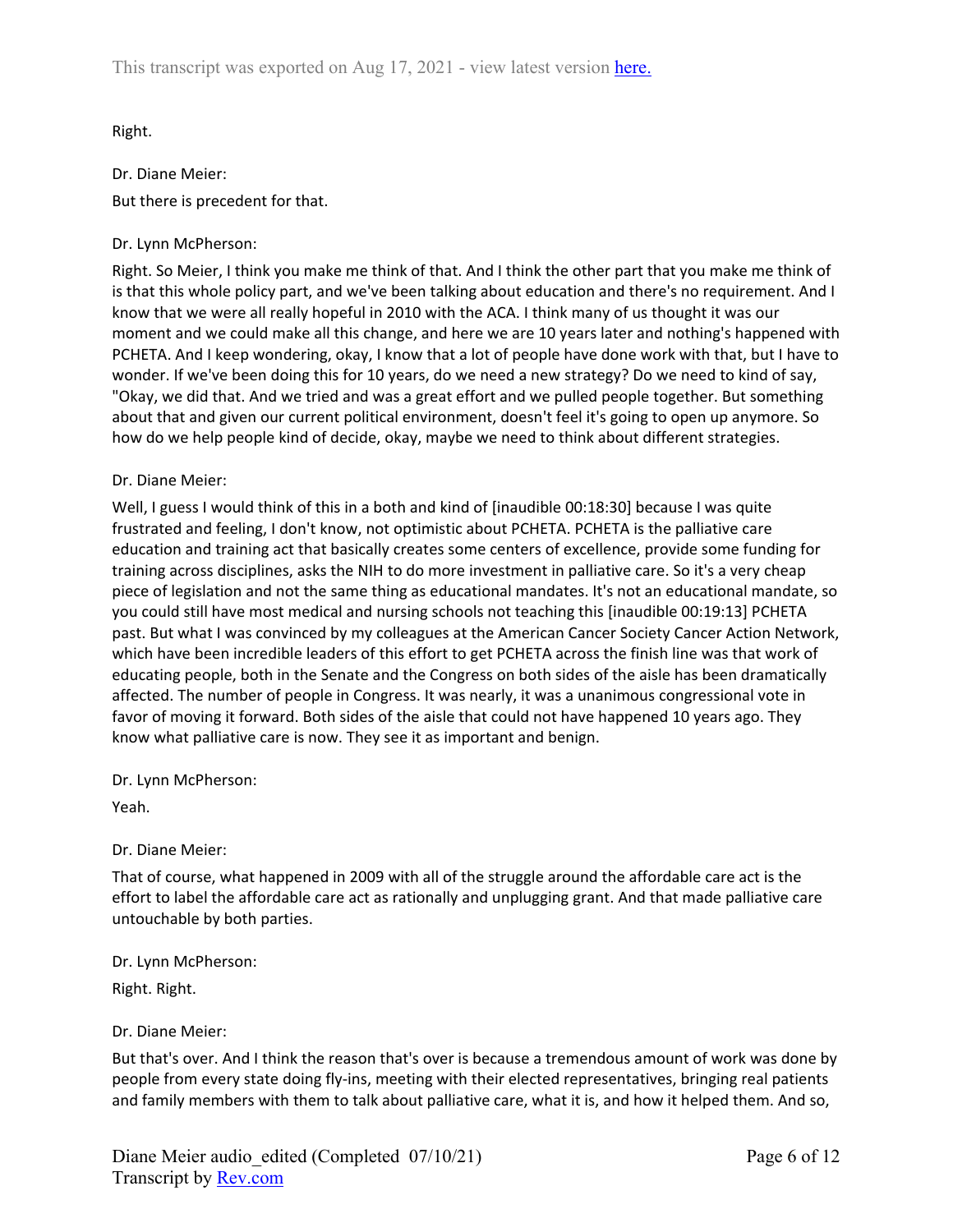even if that law never passes, and I guess I'm guardedly optimistic because it had all the votes it needed and got derailed at the end by something unrelated from the former president's health and human services, HHS, but not on the legislative side.

Dr. Lynn McPherson:

Right.

Dr. Diane Meier:

It was an executive branch obstruction. We have educated an entire generation of elected representatives about what palliative care is. So I think it prepared the soil in a very important way.

#### Dr. Lynn McPherson:

Do you think, Diane, that with COVID and the role of palliative care that has helped the benefit or confused people? I mean, because I know and you've had a lot of webinars and things, and talking about how do we help people remember that it was our critical care of colleagues who were really the forefront. We were supporting them, we weren't making these decisions, and that we have to kind of help people get the pendulum back of palliative care upstream again at diagnosis and not just diagnoses where people are dying. So I wonder, how does that play into that with just all of the public hearing, all these different media stories about palliative care?

#### Dr. Diane Meier:

Yeah. Well, the truth is that a lot of the palliative care that was delivered during COVID was to people who did not die. But who had no one visiting them and no one paying attention to their relationships and their fears, and those stories need to come out. The profound social isolation and loss of identity that was therefore a consequence of being hospitalized with COVID, was something that palliative care teams recognized and responded to. And our colleagues in the ED and our colleagues in the ICU wanted to respond to that and literally did not.

Dr. Lynn McPherson:

Right.

### Dr. Diane Meier:

Literally did not have to call the family and bring the device into the patient, and find out about the patient and what they cared about. And did they coach little league, and were they a member of a faith community? How many kids did they have? No one had time for that. So our job was to help patients feel seen as fellow human beings and it's very powerful. And I think it was a gift to our colleagues who knew that needed to happen but couldn't do it themselves, but were able to by calling us or working with us to know that someone was treating this patient as a human being. So I think there's more basically good learning than bad learning for palliative care coming out of COVID because COVID was such an equal opportunities scorge. And everyone realized that in a moment, everything we took for granted could be taken away.

Dr. Lynn McPherson:

Okay.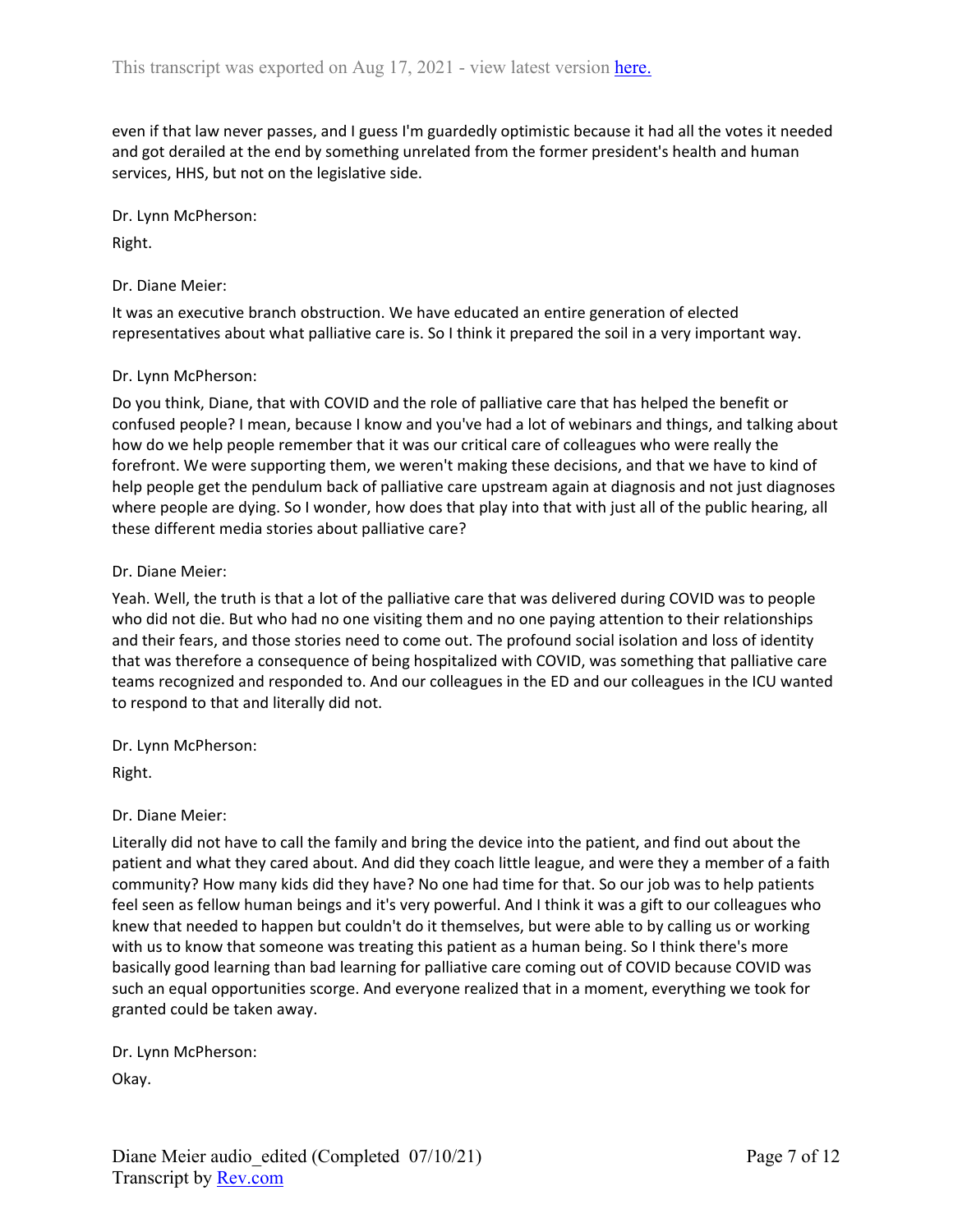## Dr. Diane Meier:

And the fear of that and the recognition of how fragile we are, and how vulnerable and pretty widespread. So I think it's a positive, but it's not as good as an accreditation requirement.

Dr. Lynn McPherson: Okay. Going to go back to that.

Dr. Diane Meier: Yeah.

### Dr. Lynn McPherson:

So you have had a seat at many tables and been involved in so much change. And so for our students to understand Dr. Meier actually was a recipient of a MacArthur award, which is very esteemed award for people who really have creative ideas and making change in many different areas, from medicine to art, to music, to technology. But you have this interesting perspective. So if you were to kind of think back, what do you feel have been the Seminole successes of hospice and palliative care?

## Dr. Diane Meier:

Well, I'm going to start with hospice, and because it started first. And I think the fact that we have in a Medicare house expenditure in this country, we don't realize how lucky we are. So I've done a lot of traveling, and not every country has hospice. And if you are not able to get into a hospital, you die at home without help in many developed Western nations. And I was shocked to find that, I thought we were behind not ahead of the parent countries, the father lands. But we are very fortunate to have a Medicare benefit which is also a Medicaid benefit, and is also covered by most commercial insurance, that at least something is provided to help patients and families go through this universal human experience with hopefully people who are trained to help with common symptoms and to reassure, and to make the strange familiar, and to put the process of dying and caring for the dying into the human compass, as opposed to something that is incomprehensible terrifying, and occurs behind the walls, which is how it was for many years.

### Dr. Lynn McPherson:

Mm-hmm (affirmative). Mm-hmm (affirmative).

## Dr. Diane Meier:

So I think that's a huge accomplishment. And obviously, hospice has been through some ups and downs, not least the fact that two thirds of hospices are for profit, and it's hard to make a profit on people who are dying by delivering high quality care. So I think that's a concern. The issue of quality and regulation is a concern, which is true of hospitals, true of certified home health agencies, true of nursing homes. There's a bell curve of quality. Most are average, but chunk are above average, a chunk are below average. And the question is what can the federal government or the state government do that it can afford to ensure a better oversight of care quality? And it's pretty important, it's sort of like birth. Everyone remembers it forever. And so doing it badly has a very big price to pay in terms of social trust, social fabric, sense of being part of a safe committee.

So that's what I would say about hospice. What I would say about palliative care that I look back on as elements or contributors to the rapid growth in the field. One is that, as I said earlier in our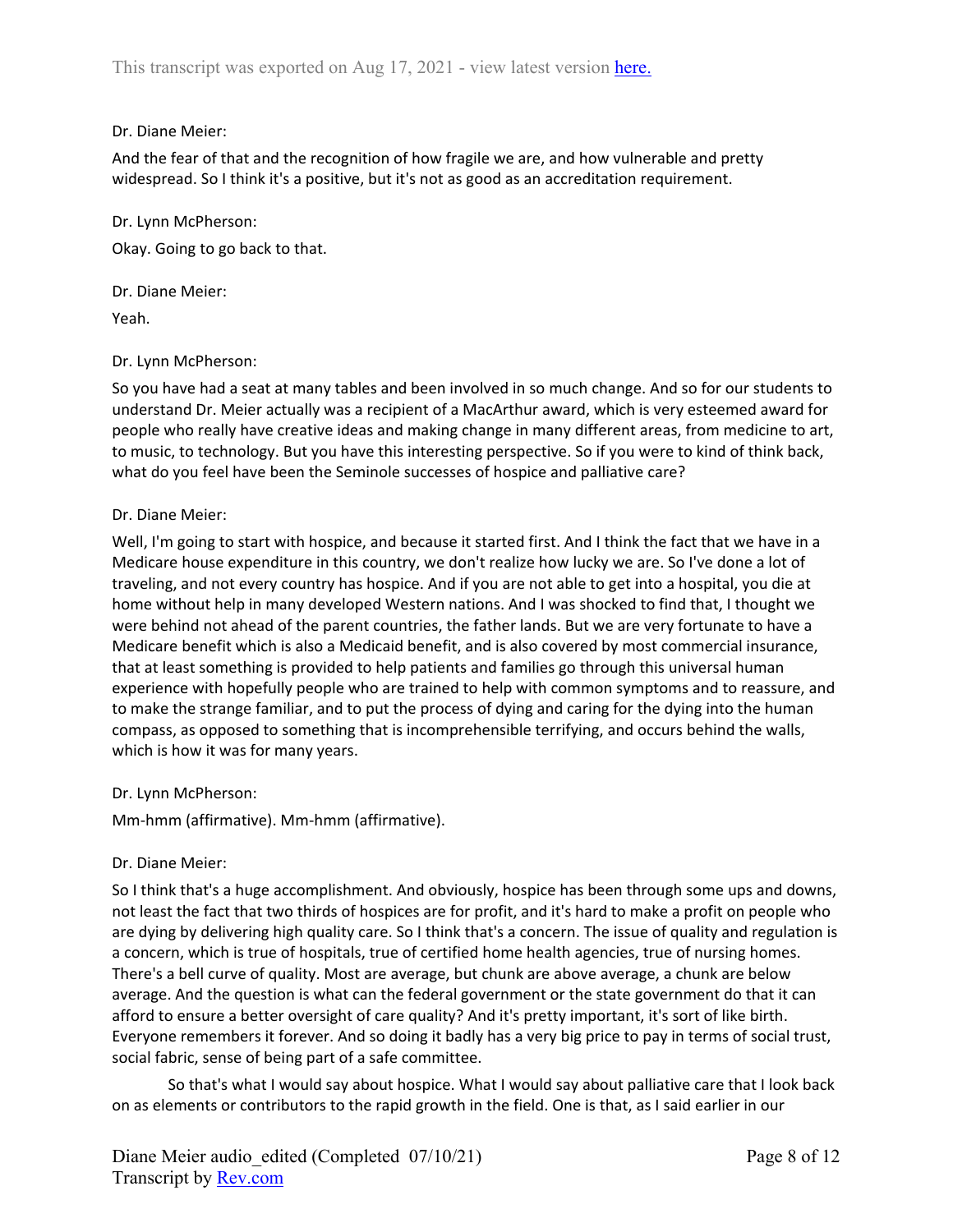conversation, I think it spoke to what people were unconsciously longing for in healthcare for a long time. So I think the fact that once the concept was named, so many people wanted to do it. It's not because they suddenly had a light bulb, it's because it spoke to discomforts, cognitive dissonance, feeling this isn't why I went to nursing school, this isn't why I went to medical school. Oh, that is why I went.

Dr. Lynn McPherson:

Right.

Dr. Diane Meier:

And so, the field was populated with people who were prepared-

Dr. Lynn McPherson:

Right.

## Dr. Diane Meier:

to make that jump. So that's one thing. The second thing I would say is that thanks to the Robert Wood Johnson Foundation, who was the original funder of the Center to Advance Palliative Care. And the program officer I had there, Rosemary Gibson, who had worked with many national entities that were trying to make social change. She realized I was just an ivory tower academic who knew how to write grants. I didn't know anything about driving social change, disseminating innovation. And fortunately, I knew I didn't know anything. So I listened to her really carefully. And what she said is, "Well, Diane, you need a financial consultant." And guess my reaction was, why would I need a financial consultant? This isn't about money. This is about taking good care of people. That's how naive I was, right? And then secondly, she said to me, "You need a social marketing consultant." And again, I reacted in the same like, "Unclean, why would I need marketing? I'm not trying to sell something to people, just trying to help people, right?" Again, totally naive. So basically these were two fundamental business principles that Rosemary forced me to understand and exploit. And the first was that there had to be a business case for delivering palliative care. No business case, no case, because the healthcare industry is not rolling in cash or some elements of that are rolling in cash, but not the elements that want to pay for palliative process.

Dr. Lynn McPherson:

Right.

## Dr. Diane Meier:

And so it was really important to do the research that showed the impact on hospital financing. And frankly, the impact on finances for patients and families because so much is out of pocket. So we did that, a number of people did that, and that research was a very powerful motivator for the C-suites of hospitals in America. And we actually developed, I don't know if you remember this, the case for hospital-based palliative care, which was a beautiful heavy paper stock, three colored, beautiful photos, lots of white space, lots of pictures, not too much text sent to every member of the C-suite in a hospital in the United States. And many people told me that is what caused them to decide to invest. So business data and marketing, and then the other piece... And that was Lynn Braggins by the way that we found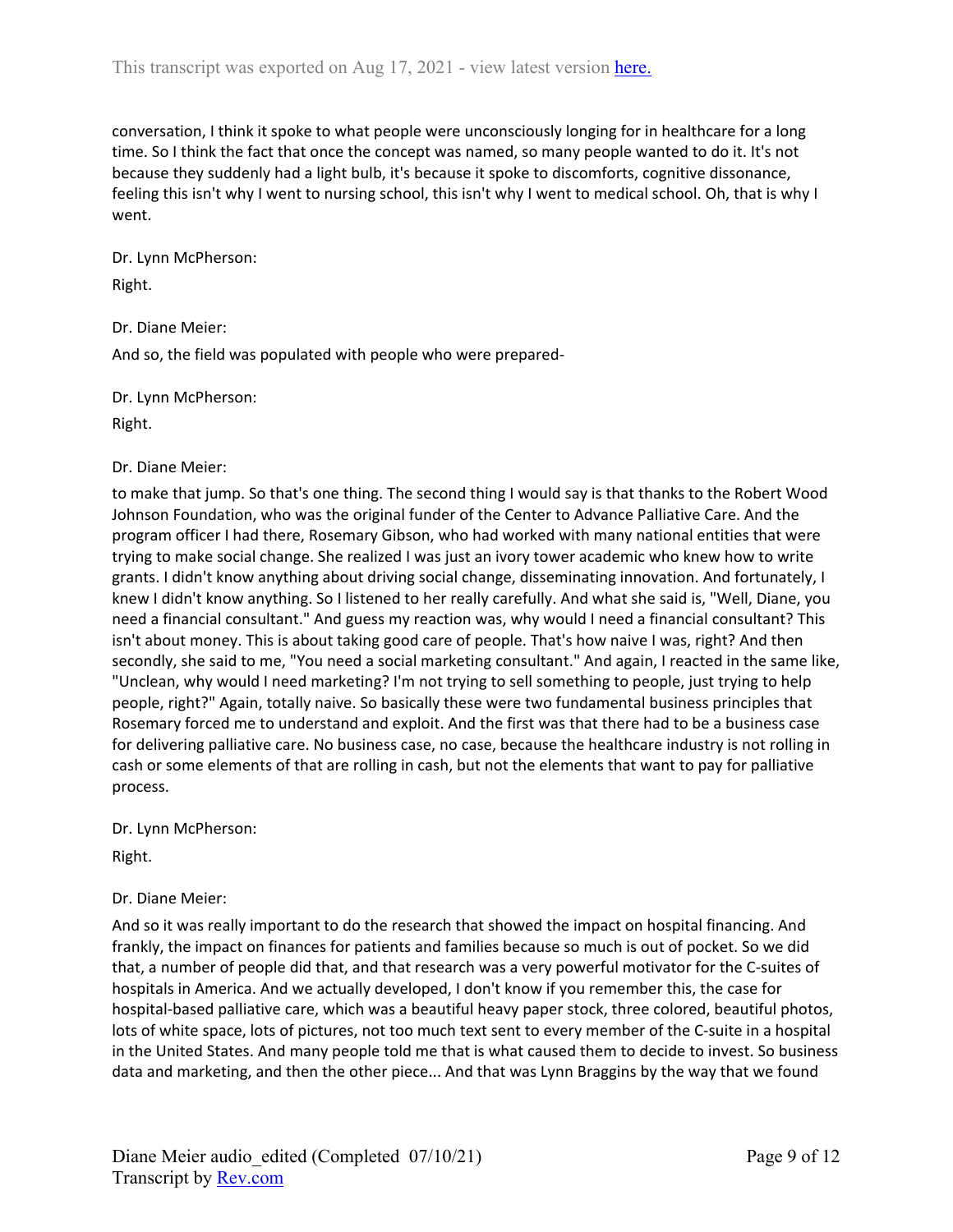when Rosemary said you have to have a finance consultant and once bargains remains the genius behind most of what CAPSI has done.

So the other person was a woman named Sharon Sutton who was a PhD in social marketing. And the essence of social marketing is recognizing that advertising or marketing can be used to make a profit and it can also be used to do good, that it's basically effective human education. And why is it effective human education? Because it pays attention to what the audience cares about and what the audience wants to know. That's why advertising works because of the tremendous amount of audience research that is done in the development of advertising. And so what we learned sitting at Sharon's feet is that a death doesn't sell. No one's in the market for a good death. Everyone's in the market for a good quality of life and as much of it as they can get. And that, to the extent that we either in palliative care or hospice talk about achieving a good death, we are driving people away, kicking and screaming.

And not because they're in denial or because they should be seeking a good death, but because they quite appropriately and rationally want to live, and want to live well. And it is disrespectful and narcissistic of us to say, "Oh, you should be thinking about a peaceful death." That's our priority, right? It's not their priority. And recognizing that it is respectful to find out what people care about and what they want before trying to pitch something really helped me get over my discomfort with the notion of marketing palliative care. And then, then the second thing we learned is that audiences are highly variable, right?

Dr. Lynn McPherson:

Right.

Dr. Diane Meier:

So what you might say about palliative care to the general public, quite different than what you might say to people living with a serious illness and their family members, quite different from what you would say to health professionals, right? What of health professionals want more than anything else? Time.

Dr. Lynn McPherson:

Right.

Dr. Diane Meier:

Time is the thing that is most scarce for health professions. Talking about palliative care as a way to buy them time to do their work because we take care of the very complicated destruct families, because we manage the difficult to manage pain, dyspnea, constipation, fatigue, delirium. These are the things that make it very difficult for our colleagues to do their jobs. A, they have no training and B, it's very time consuming.

Dr. Lynn McPherson:

Right.

Dr. Diane Meier:

What's the message to payers? Completely different, right? If you meet people's needs in the community, at home, or in assisted living, or in a nursing home, they don't go back and forth to the hospital. So payers are best sprint and expanding access to palliative care because frankly it's in their financial best interest to do so. And then lastly, C-suites and hospitals and other organizations, you look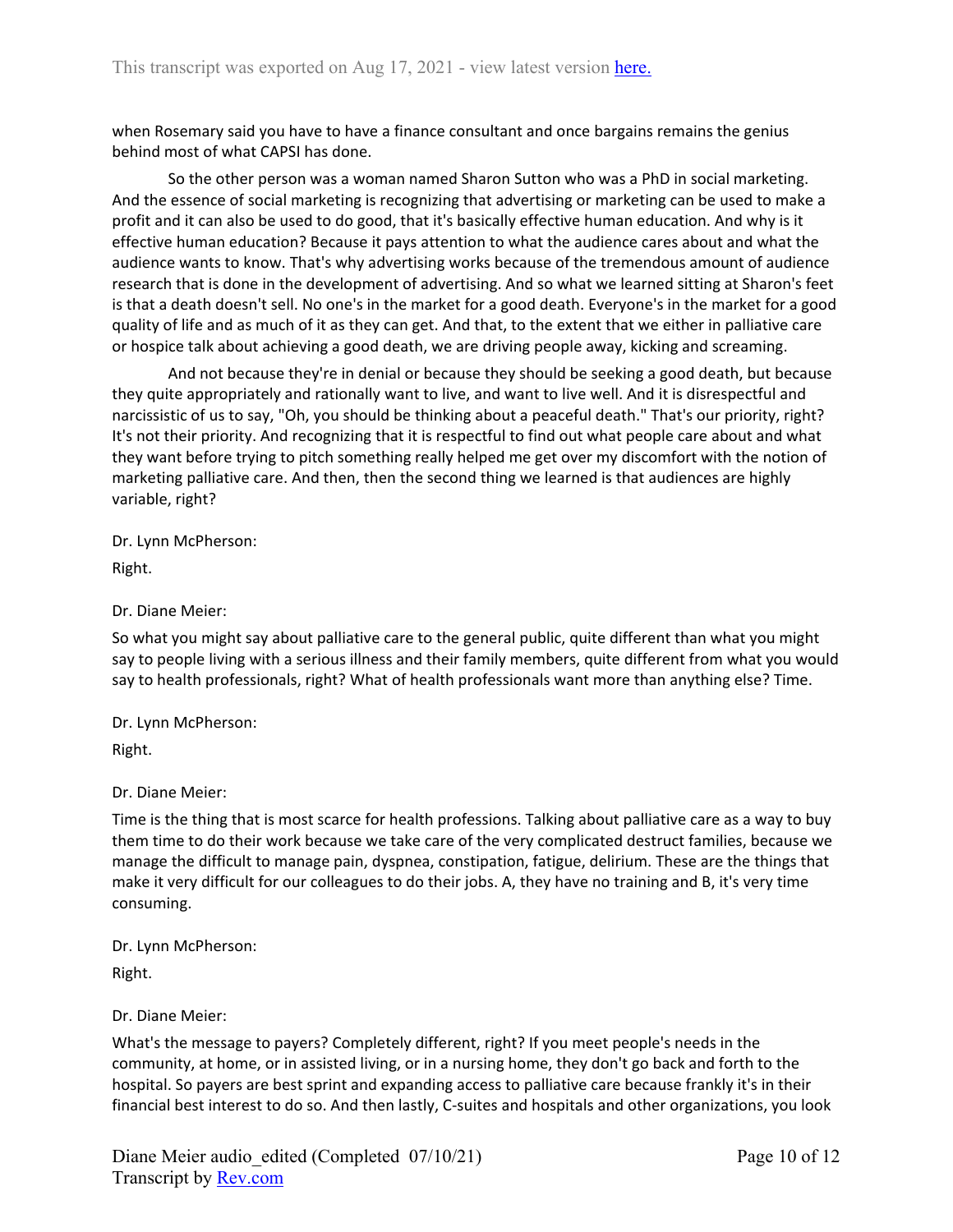at the pressures they're under.So people probably know that hospitals are paid through something called the diagnosis-related group, the DRG. And it's a lump sum payment for the whole hospital stay. So if you're admitted for pneumonia under Medicare and you get much better after a day and a half of IV antibiotics and are sent home on oral antibiotics, the hospital gets paid exactly the same amount as if you were in the hospital for three weeks with multiple complications. So what is the hospital's incentive? It's to get you into the hospital, yes.

To get that payment, but then to get you out as quickly and as safely as possible. And we were able to show that palliative care teams do that. The patients who receive palliative care are not in the hospital for three and a half weeks, they don't have multiple complications. They don't end up in conflict with their teams.They go home and they stay home because the discharge plan is safe and feasible, and doable by the family. Things that were not the case before palliative care was involved. And those were very powerful motivators for the C-suites. You see that we had to think about our audiences and we had to ask those audiences what was important to them, and that is respect, and that is good education. And that is social marketing. So I would say those are the kind of underground stream, under underground forces that allowed CAPSI to break through. And-

### Dr. Lynn McPherson:

I could not agree more about the social marketing. I have found in trying to marketing the masters you can place ads, you can hire agencies, but you know what? It's Facebook, it's Twitter. That's where it's at. So can I wrap up with the question we're asking everybody? Dr. Meier, we look at our students in this PhD program and they're going to be the leaders of tomorrow in palliative care. What advice do you have for them?

## Dr. Diane Meier:

Well, first of all, thank you for pursuing a PhD in palliative care. And thank you for stepping up to be a leader, because that is the number one highest priority that the field has.

### Dr. Lynn McPherson:

Thank you.

### Dr. Diane Meier:

As I travel around the country, the distinction between a well-run hospital and a poorly run hospital, a well-run palliative care team and a poorly run one is the caliber of leadership. And we don't teach this in medical school, or nursing school, or any other kind of school. Maybe some of it in business school. And yeah, it is the key characteristic that leads to the impact we're trying to. So thank you, that's the first thing. The second thing is courage that sometimes you have to say things out loud that are ordinarily not said out loud. So you have to have the courage of your convictions because when we say things that are ordinarily repressed or not talked about, everyone else can talk about them, too.

It liberates what everyone knows into conversation. And once you start talking about it, it's much easier to take action. If it's repressed and unconscious, it's very difficult to take action. We're seeing this with all the anti-racism work that's going on. So obviously speaking truth not in a manner that alienates or thanks, or insults, but in a manner that comes alongside and aligns, remembering that pretty much everybody working in healthcare, at least at some point chose the field because they wanted to help people and respecting that, assuming that of the people that we work with, and acknowledging the really serious challenges of work in healthcare means you're a partner and not an